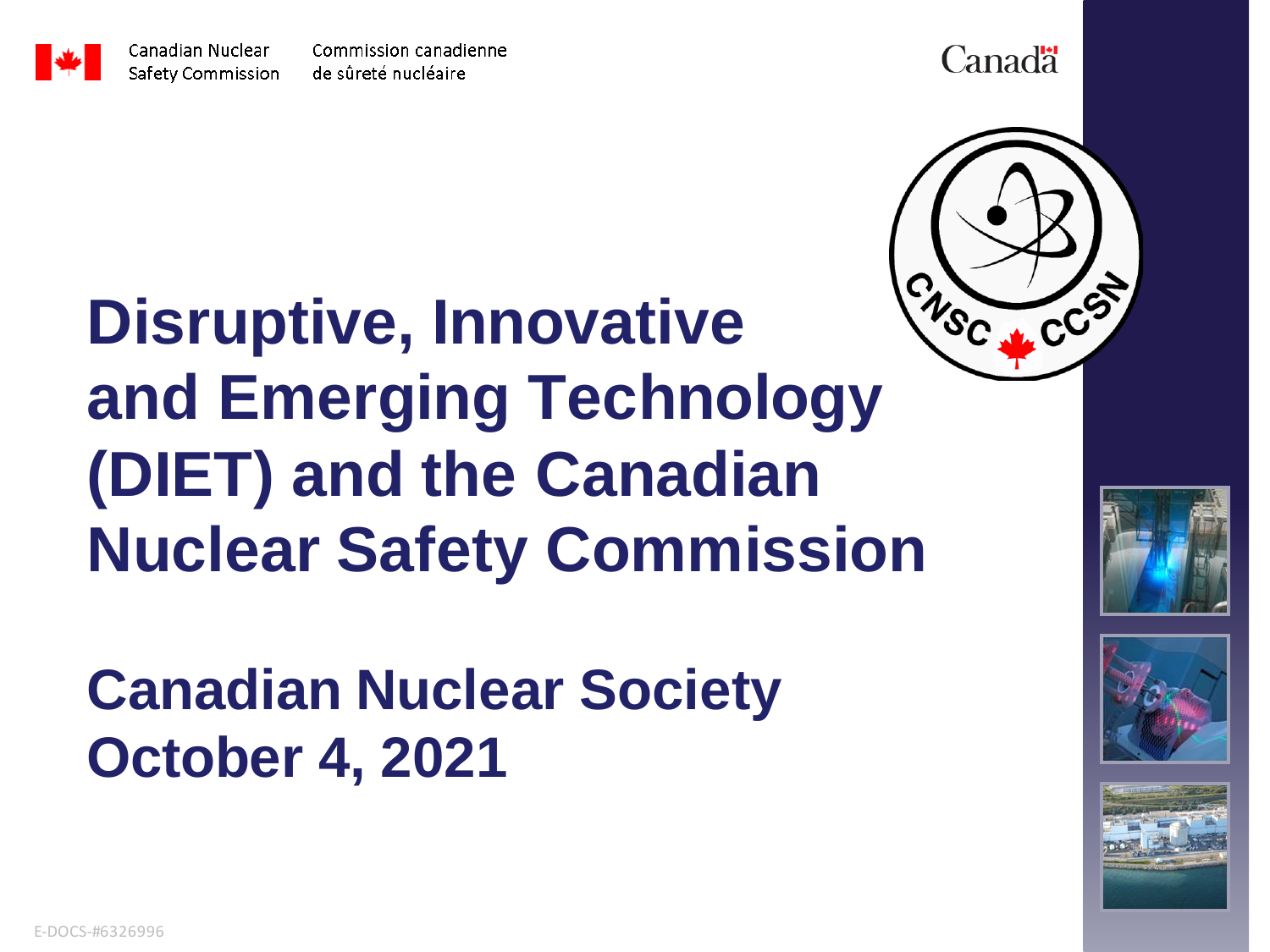

#### **What is Disruptive, Innovative and Emerging Technology (DIET)?**











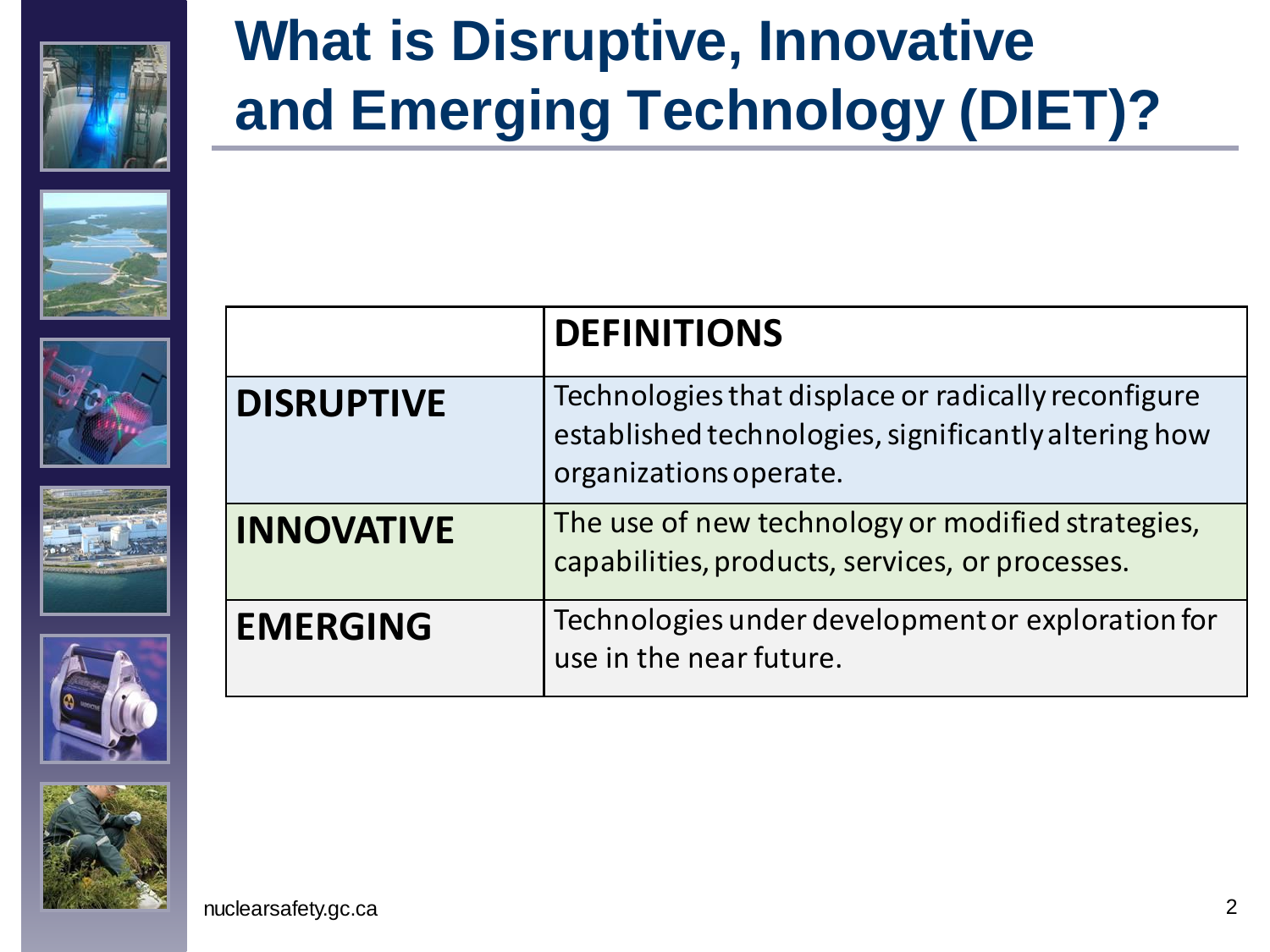

## **Why Focus On DIET Now?**









- Technology continues to evolve rapidly
- All sectors of the nuclear industry evaluating DIET; Licensees already using it for:
	- Parts and components made by 3D printers
	- Drones for "visual" inspections
	- Maintenance history stored on phones and accessed on location via scans
	- Medical isotopes developed locally by hospitals and at NPPs
- Advanced reactor technologies embracing DIET for improved life cycle safety, efficiencies and savings





#### **CNSC's goal is to stay as far ahead of the curve as practicable**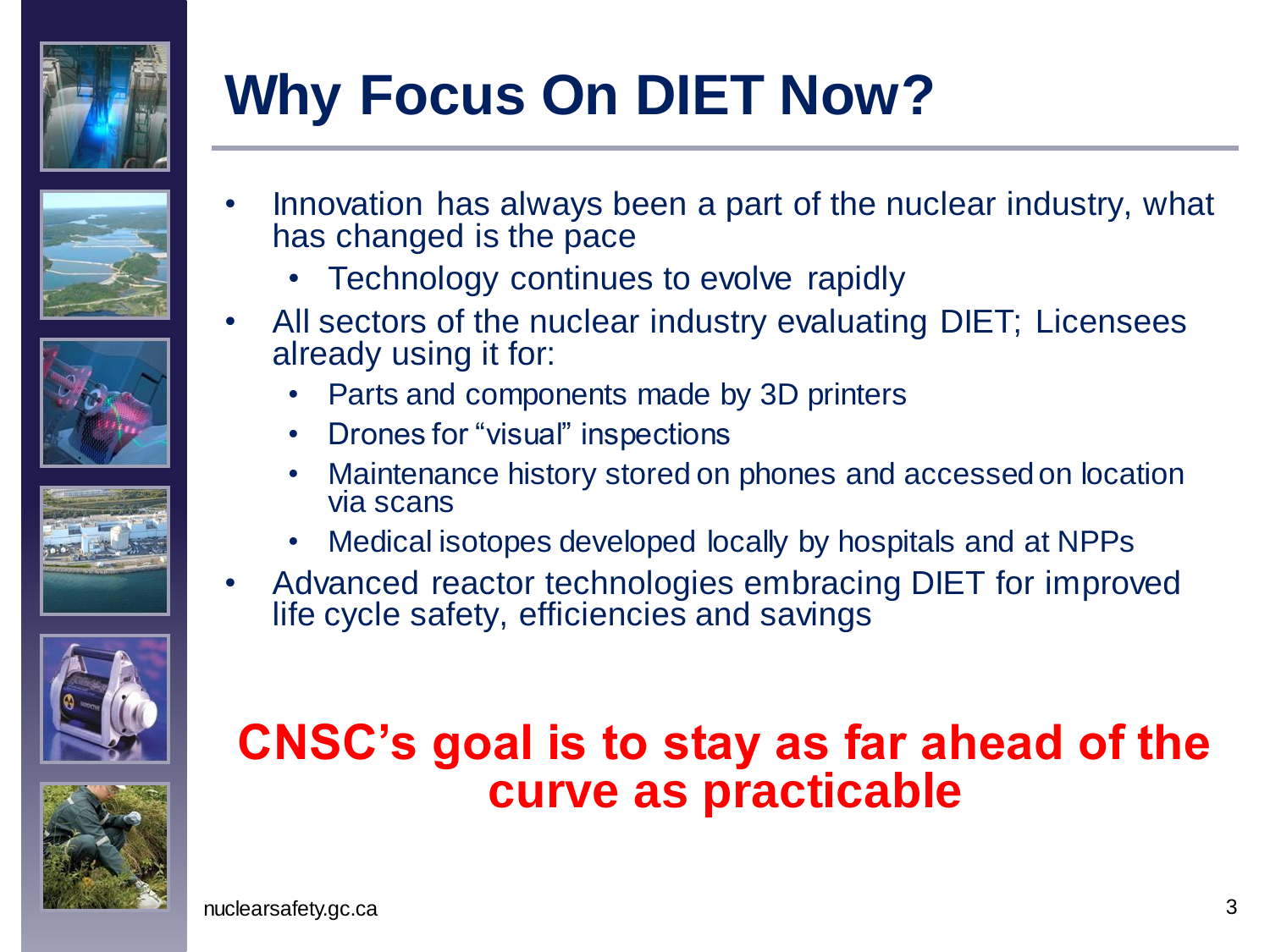











## **DIET: CNSC's Approach**

- Cross functional team representing all parts of the organization
- Focus on implications to the CNSC's Regulatory Framework with mandate to:
	- meet with industry and other stakeholders to identify DIET they are considering
	- establish criteria to determine if a technology falls under DIET
	- establish criteria to determine if a given DIET is relevant to CNSC
- Four Sub-Groups:
	- Forward DIET
	- Staff Procedure for Technical Neutrality in REGDOCs
	- Regulatory Framework
	- **Communications**
- **The Forge** 
	- Looking at DIET in how we conduct regulatory activities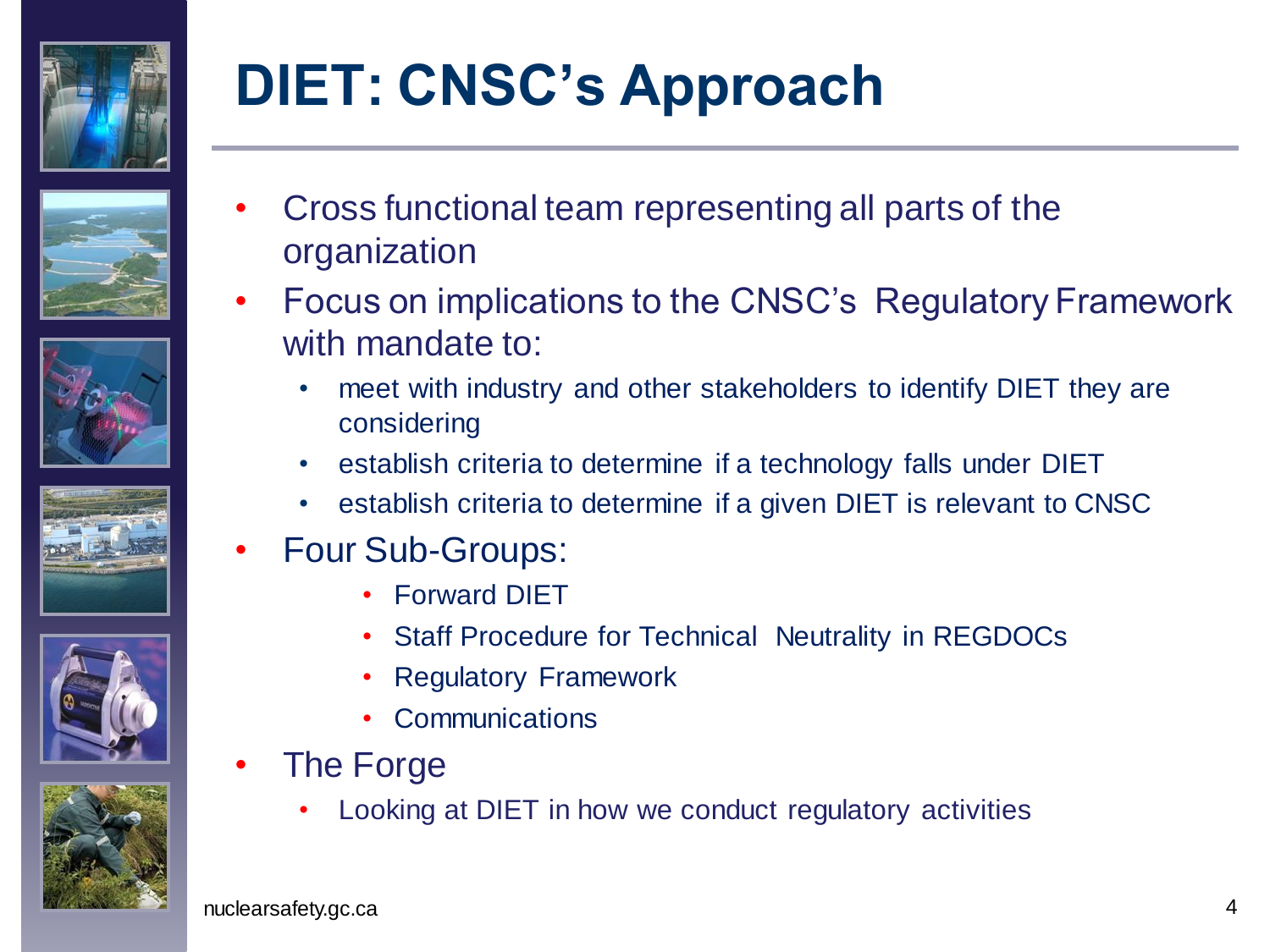

#### **DIET Game Plan**









- Focus work on implications to the CNSC's Regulatory Framework
- Terms of reference to focus the scope of the work, formalize the deliverables and secure management approval
- DIET includes:
	- o external workshops with industry and other government departments both domestic and international as well as regulatory and non-regulatory
	- o internal workshops
	- o communication
	- o benchmarking
	- o links with relevant CNSC groups/committees and those responsible for implementing DIET findings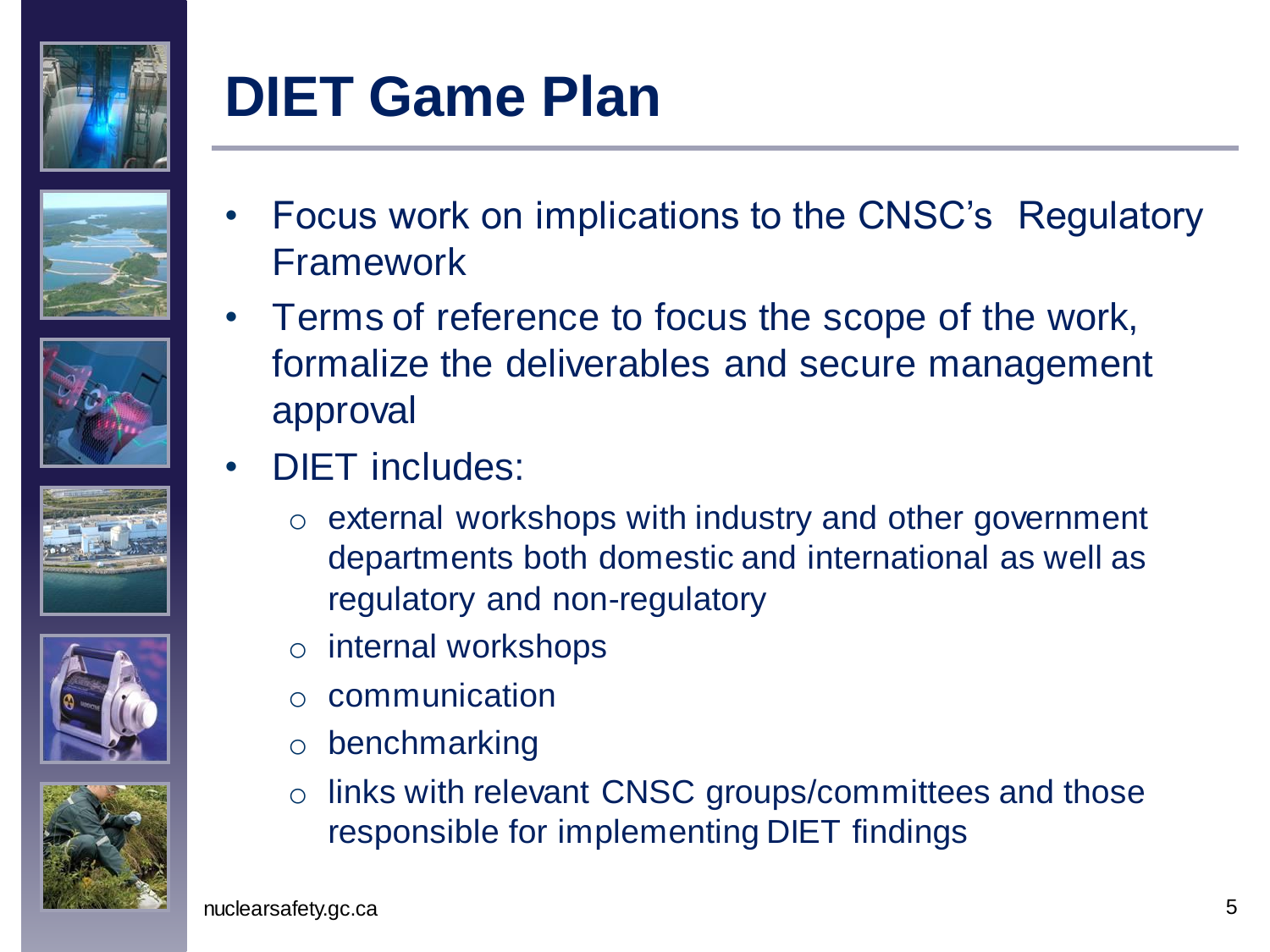

## **DIET Engagement with Industry**











- In dealing with industry DIET has:
	- established a method for timely engagement with industry on DIET and methodologies
	- allowed CNSC to assess if there is established criteria or not to regulate the DIET
		- DIET of Interest list is an indicator of what will likely be coming our way
	- developed and provided industry with a list of supporting evidence needed for new innovation
		- will help provide a consistent review for innovations not explicitly covered by CNSC's regulatory framework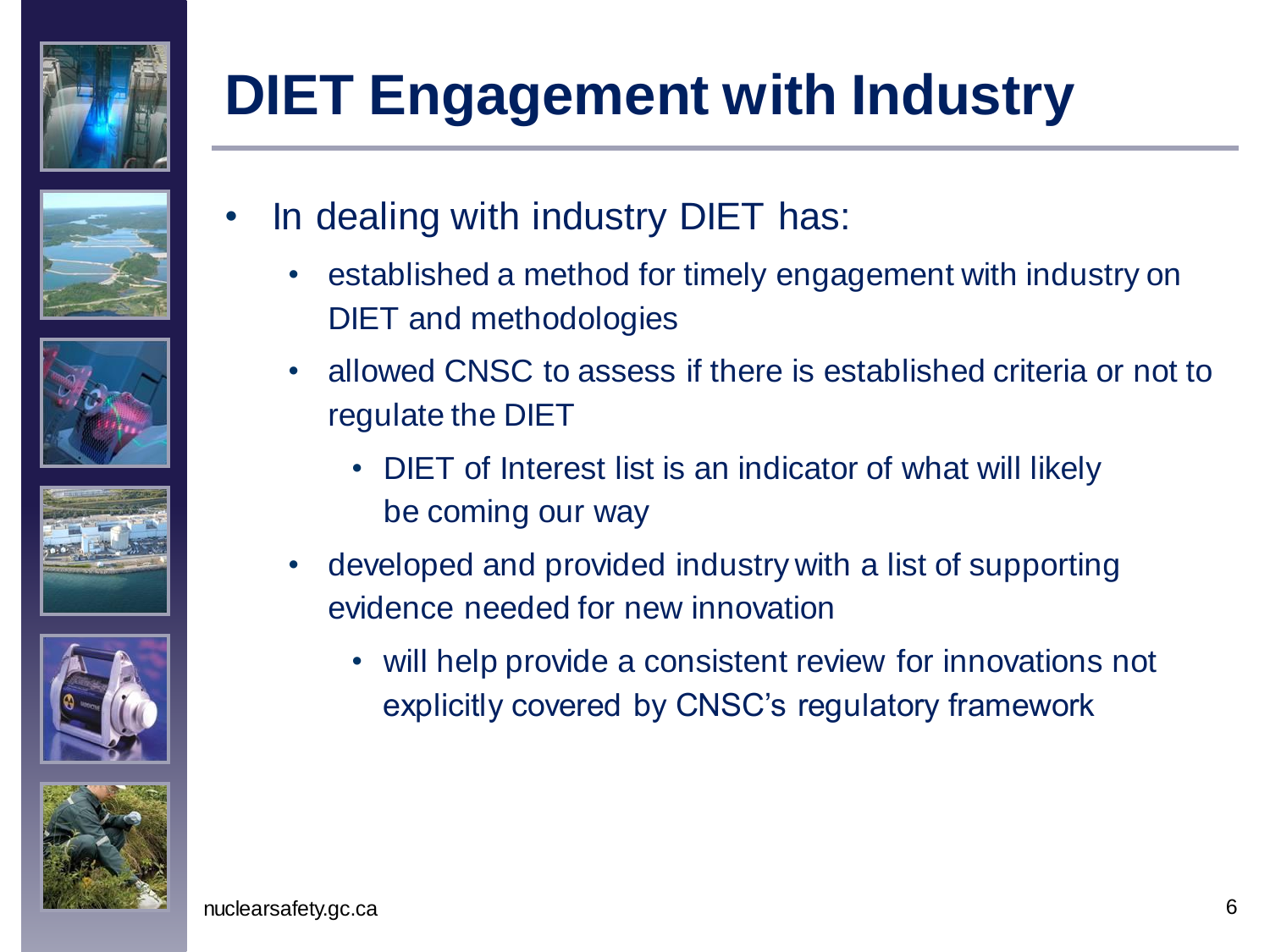

## **Forward looking sub-group**











- To identify, collect and characterize DIETs to make recommendations on:
	- technology neutrality of the CNSC Regulatory Framework
	- CNSC's capability and capacity to evaluate the potential impact of the new technology or methodology

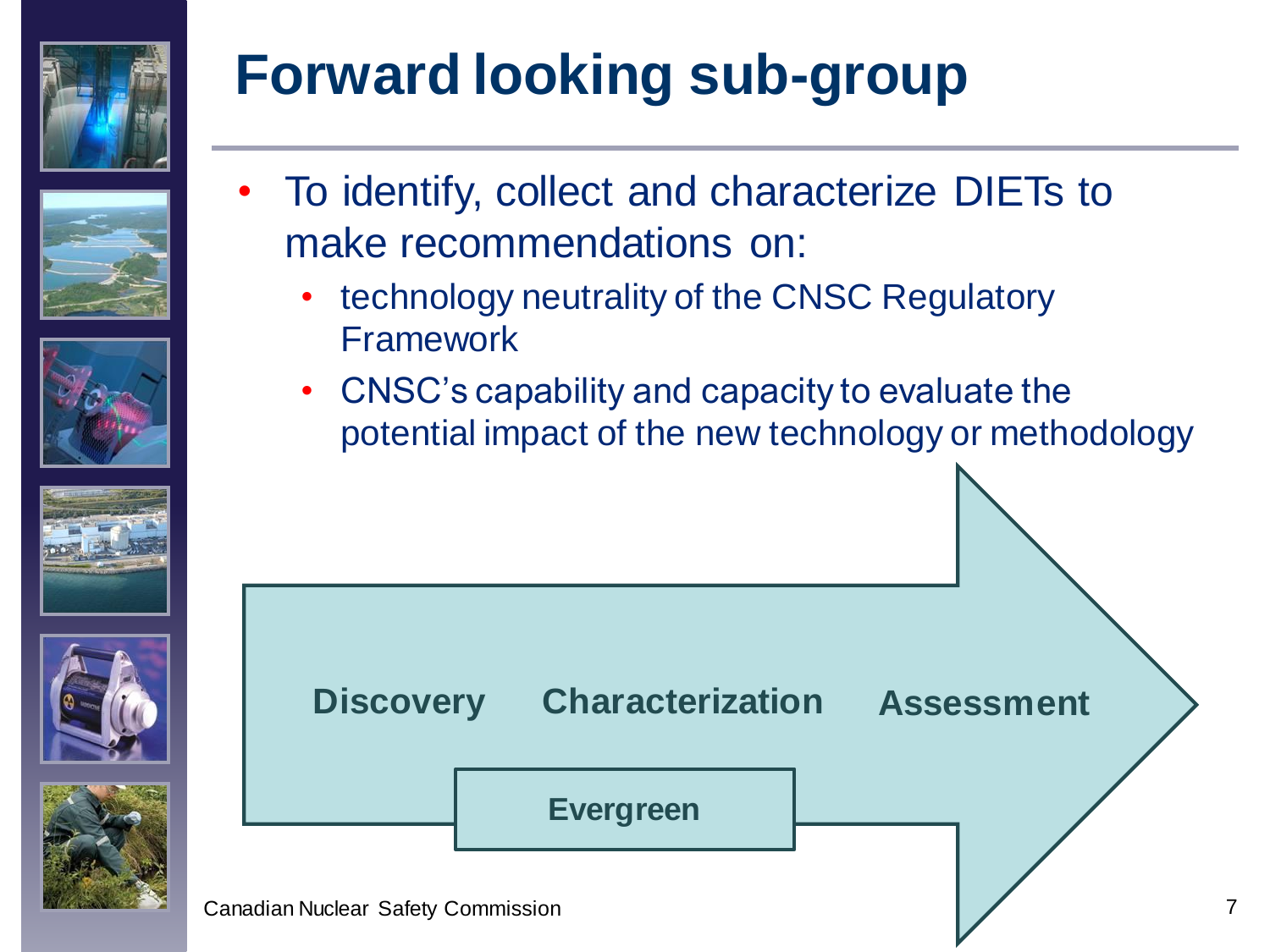

#### **Regulatory Framework Review**



Planning and developing a methodology for reviewing the Regulatory Framework

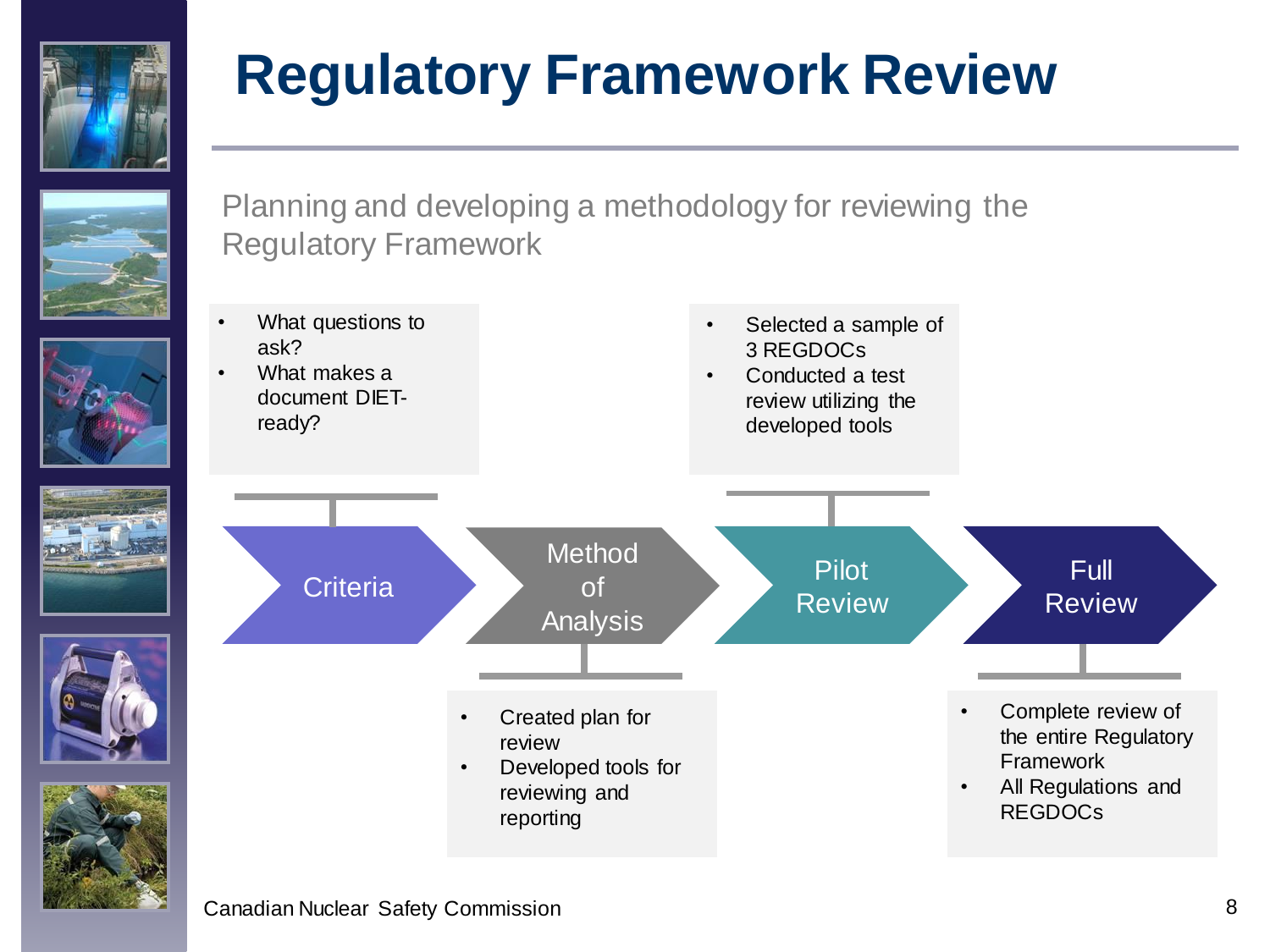

#### **CNSC's Management System**













CNSC's management system continuously evolves by considering and adopting to changes in its environment which includes DIET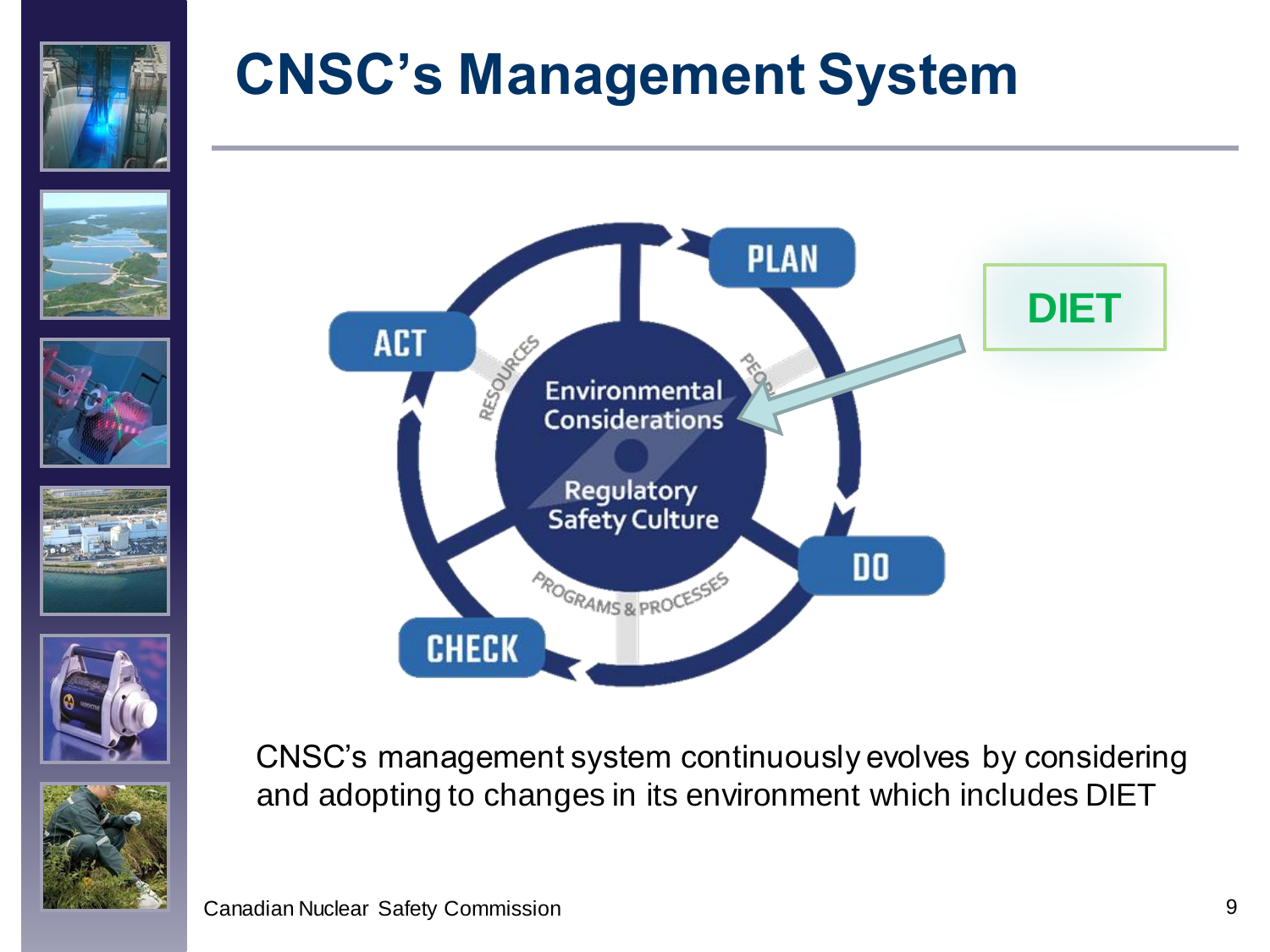

#### **Communications**











#### Examples of outreach and workshops activities:

- Canadian Nuclear Association
- **CSA Group**
- COG
- Organization of Canadian Nuclear Industries
- Community of Federal Regulators
- **Office for Nuclear Regulation (UK)**
- USNRC
- Academia
- Nuclear Innovation Institute

#### **DIET team is always looking for outside parties we can meet with to increase our knowledge and awareness of DIET.**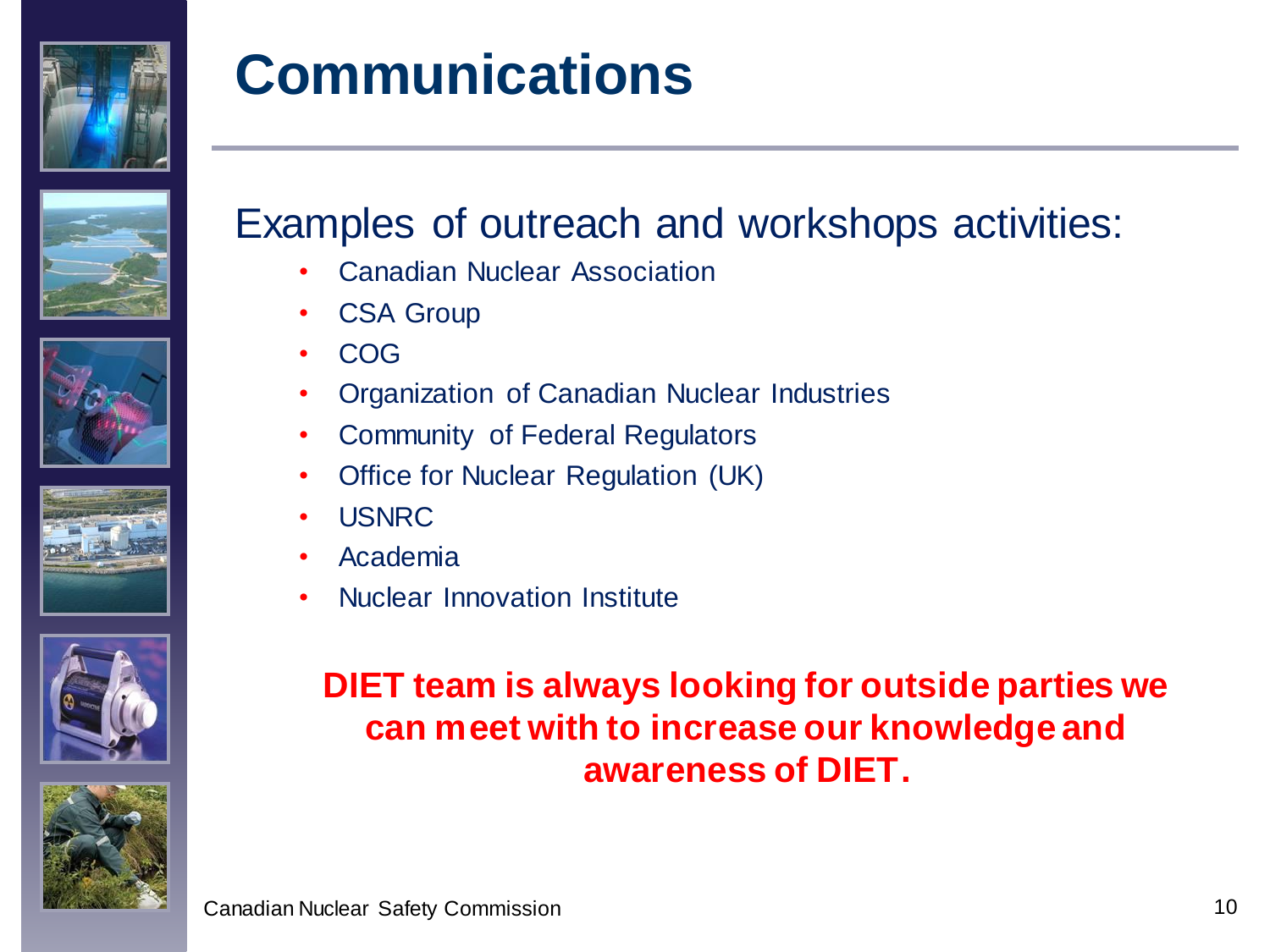











### **Forge: Background and Purpose**

- Formed September 2020 to develop recommendations to bring innovations into practices and tools for regulatory oversight
- Objectives:
	- Identify existing or novel technologies and approaches that CNSC can adopt/adapt to improve inspection efficiency and diversify inspection practices
	- Examine how artificial intelligence could be used by CNSC to support staff in conduct of regulatory activities
- Establish principles for promoting regulatory innovation while respecting core values of the organization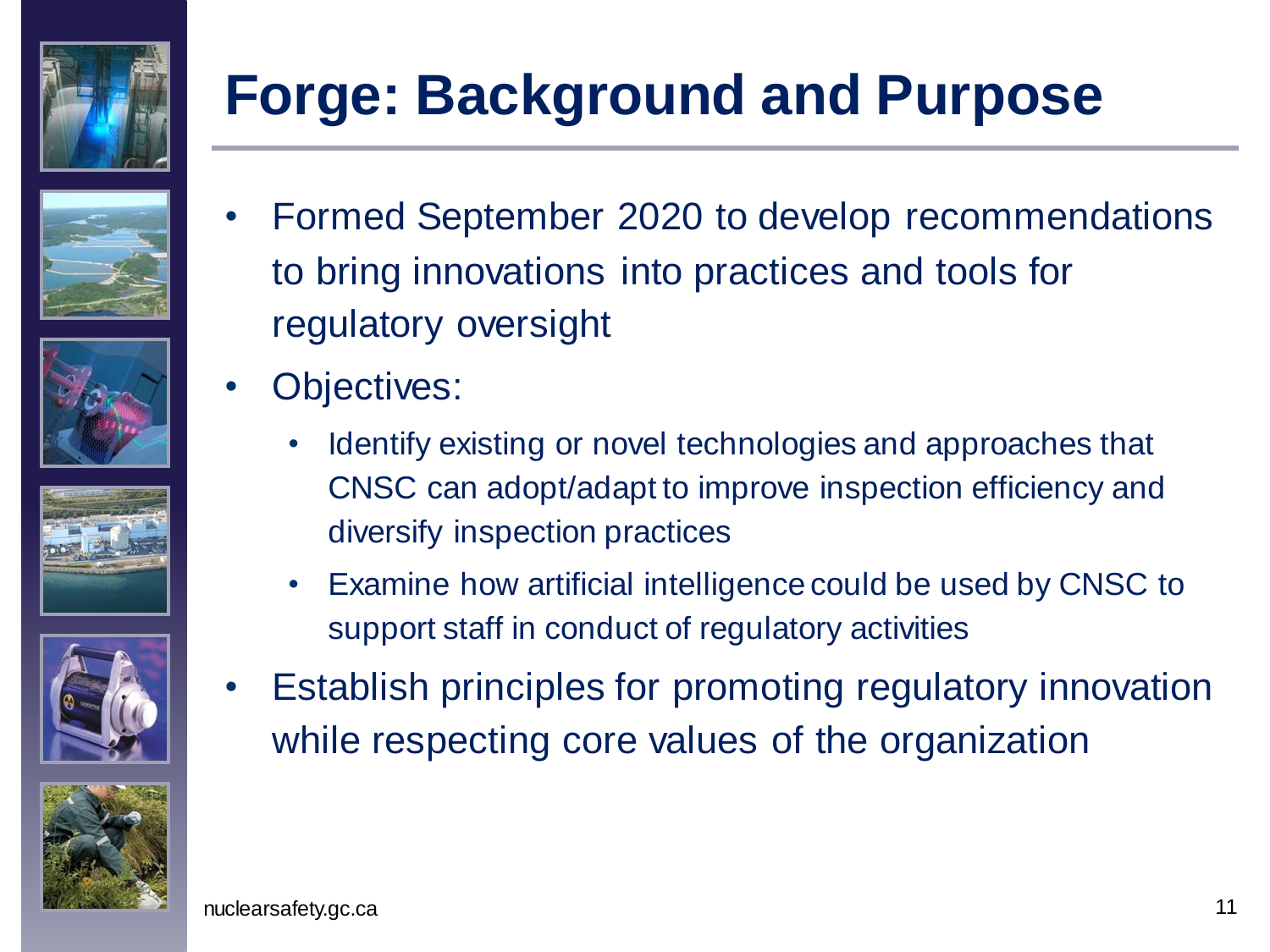

#### **CNSC Innovation Initiatives**











#### **DIET Working Group**

- Outputs are generally externally facing (e.g. Regulations and REGDOCs)
- Assessing the regulatory framework readiness for new technologies and methodologies that may be proposed by industry
- **Gaining familiarity with innovative technologies and**
- **methodologies**
- **Joint outreach activities**
- **Cross-functional and collaborative teams**
- **Many staff are members of both teams**

#### **The FORGE**

- Outputs are generally internally facing (e.g. internal management system documents and tools)
- Use innovations internally to support conduct of inspections, technical assessments and training for enhanced effectiveness and efficiency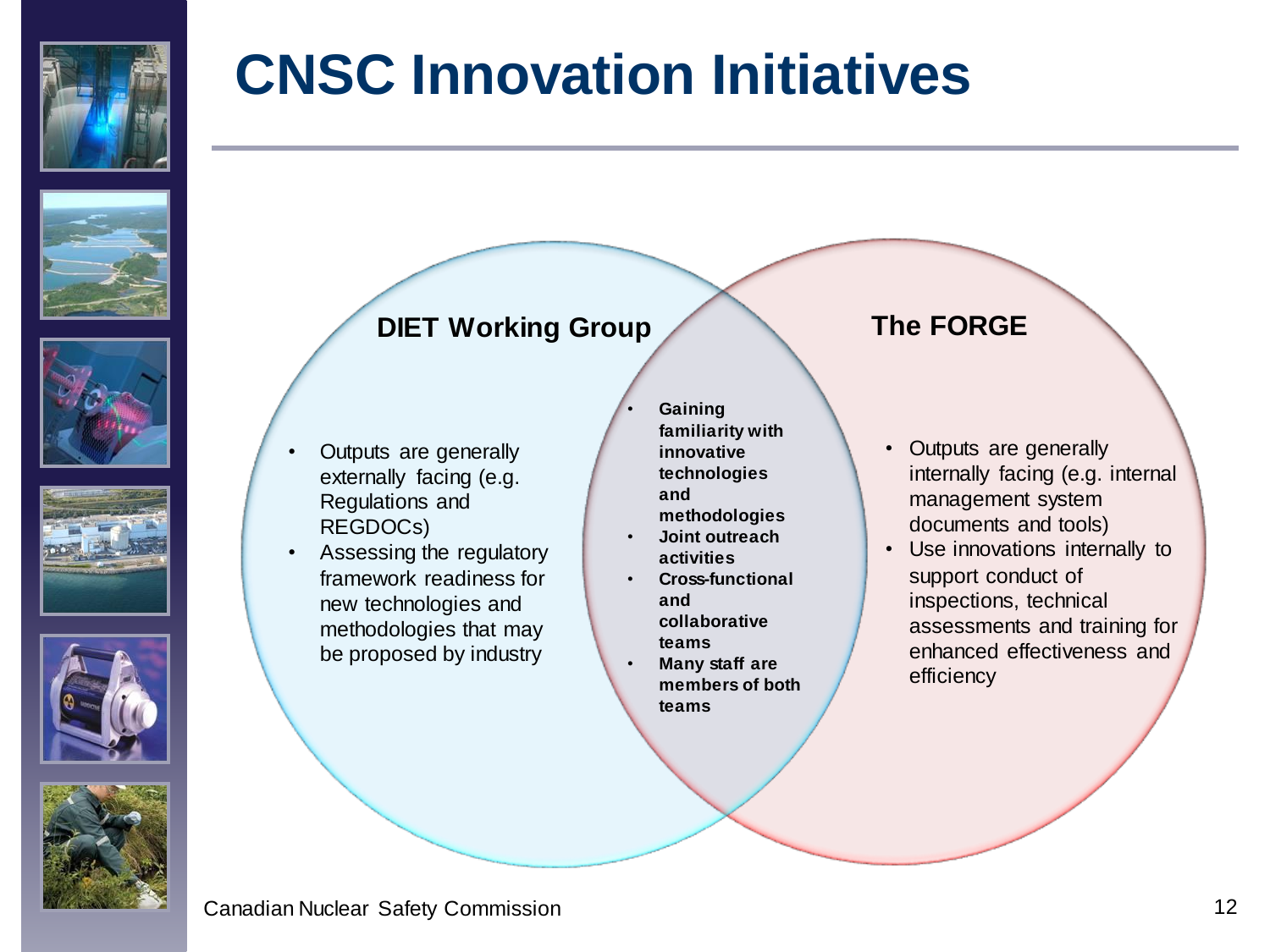

#### **DIET to Keep an Eye On**

















**Non-Physical (Code based) technologies** –are those you cannot detect by the five basic senses, or unable to 'kick-the-tires'.



**The space where the technologies and the human interface for full application of**   $-$  cannot **possibilities** touch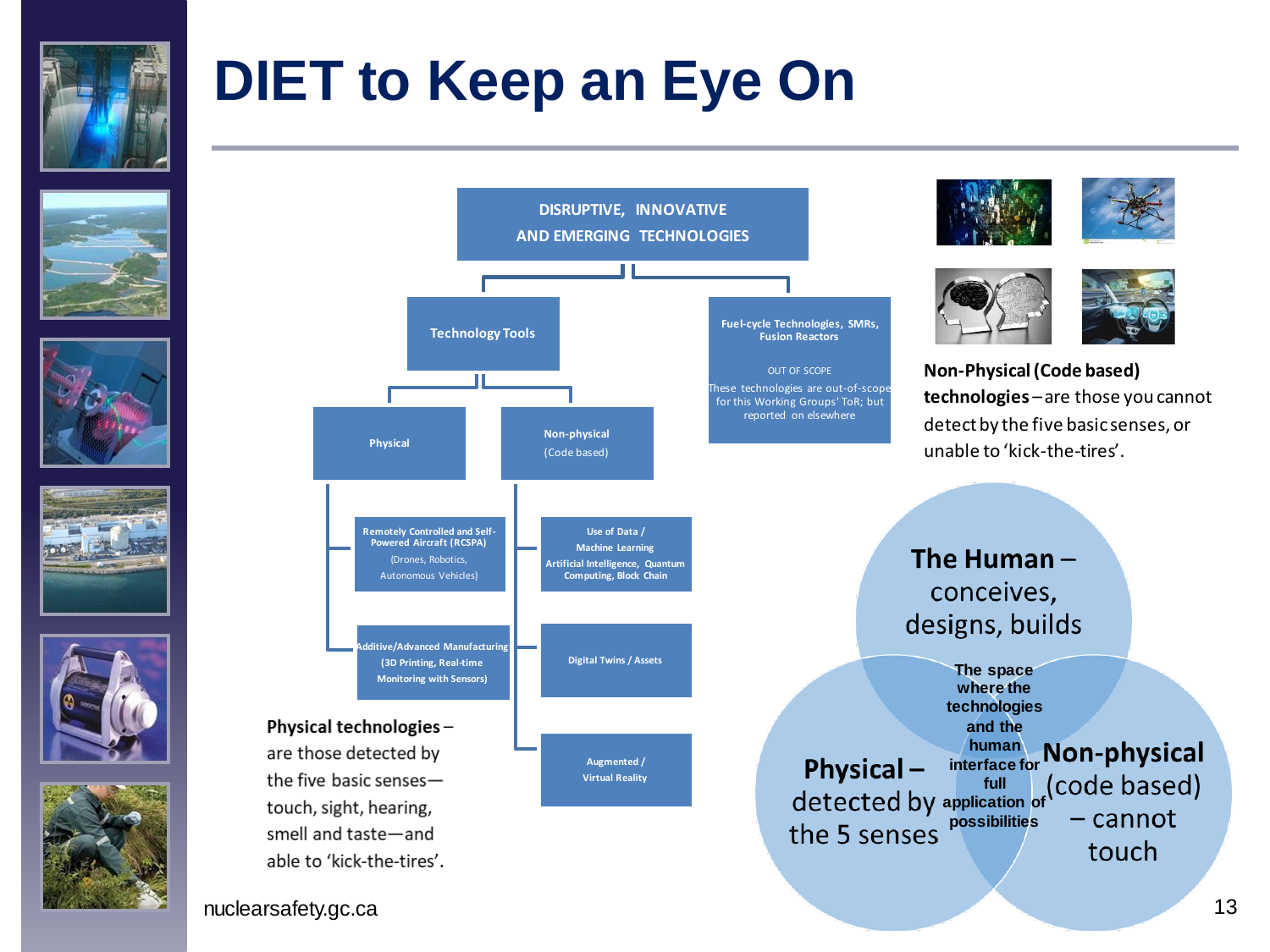

#### **Fusion**











- DIET leading the Fusion project with funding from Treasury Board Secretariat
- Third-party contactor examining:
	- Risk Assessment for Fusion Technologies
	- International Benchmarking
	- Readiness Review of the Regulatory Framework
	- Recommendations for the CNSC
- Plans being made to share the findings with external stakeholders
- CNSC participating in the IAEA Consultancy on a Safety Framework for Fusion Design Safety, Safety Assessment and Regulation (October 11 to 14)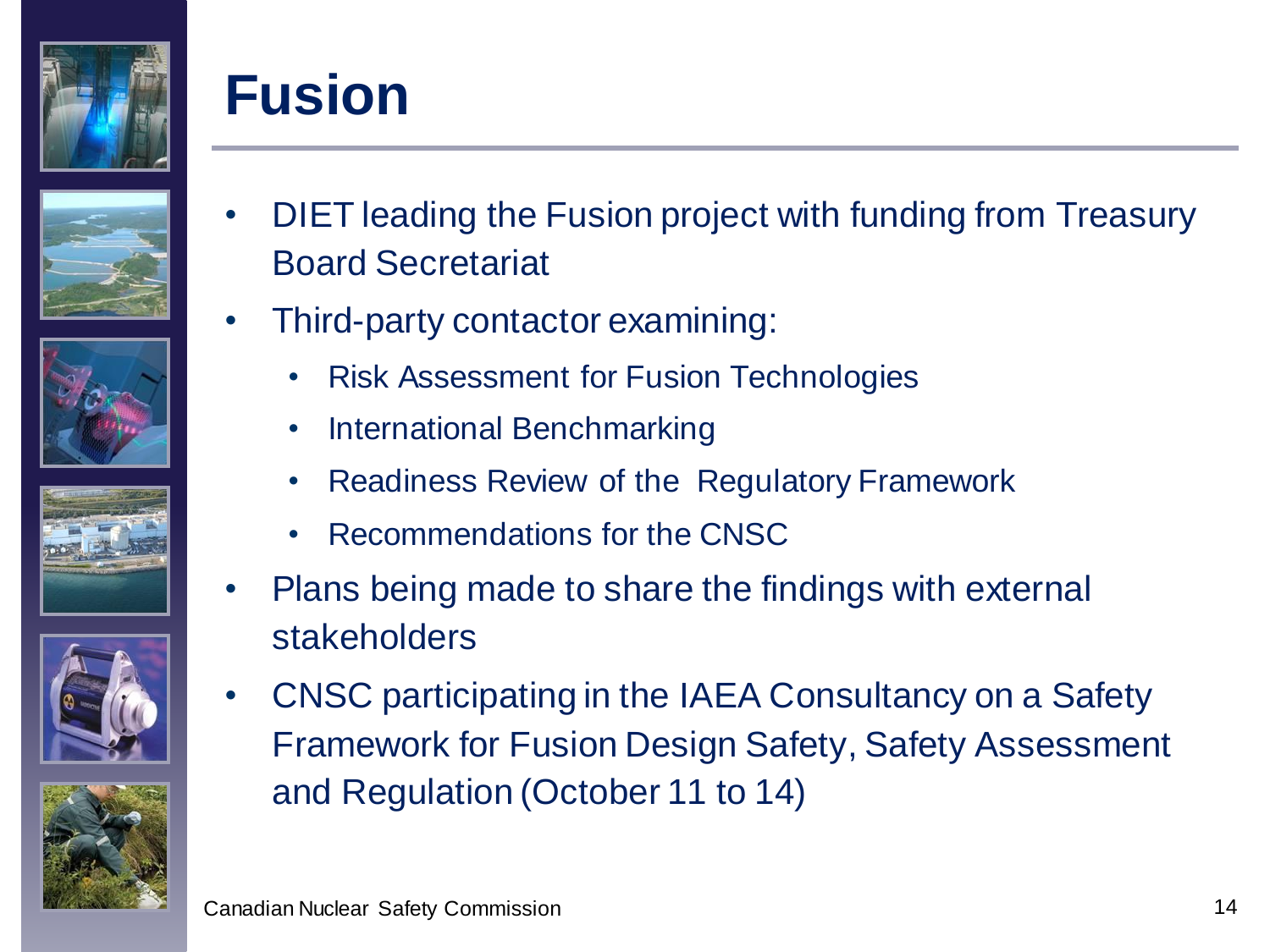

## **Artificial Intelligence**











- CNSC is currently focused on exploration and assessment of readiness of AI solutions
- Will be issuing an RFP for a research contract with experts
- Potential applications include:
	- GOC testing tool to search and assess regulations across Canadian Framework
	- Assessment of licensee data and KPIs
	- Automated system for event classification
- Members of the DIET team active on the organizing committee for the CNS' 2nd Annual AI/ML and DIET Conference (Nov 29 to Dec 1)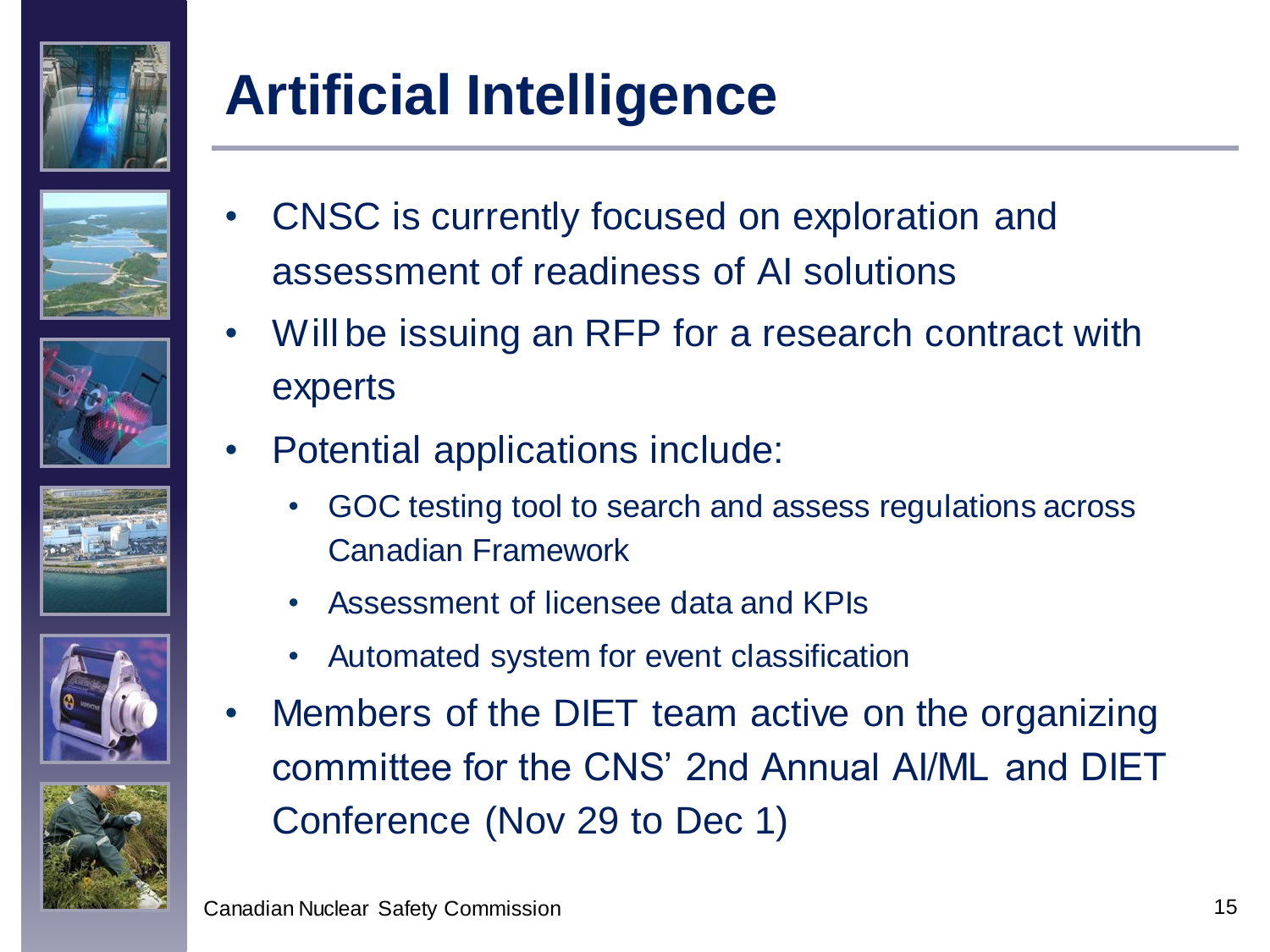

#### **Innovation Hub**











- Newly created CNSC division (August 3rd)
- Reports directly to Peter Elder VP Technical Support Branch and Chief Science Officer for the CNSC
- Working on a vision and framework to coordinate all CNSC Innovation work, including, but not limited to:
	- DIET
	- **Forge**
	- Regulatory Research Team
	- CNSC's collaboration approach for TerraCanada Science and Innovation Hub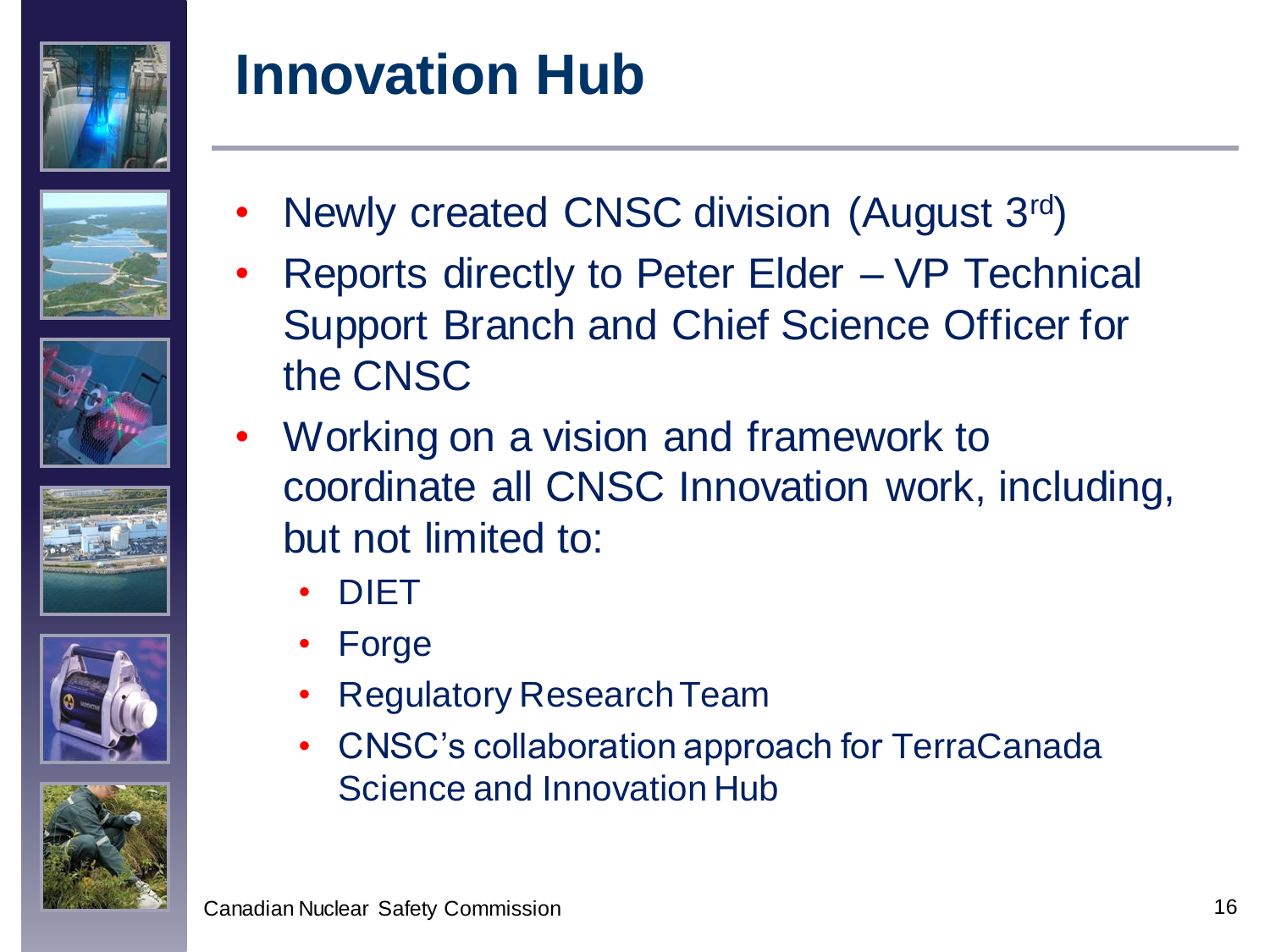

## **Closing Thoughts**











- Work being advanced by teams across the CNSC contributes to it being recognized nationally and internationally as a regulator that:
	- encourages innovation
	- builds and maintains a technology neutral regulatory framework
	- strives to be on the cutting edge of DIET, thereby enabling, not hindering, DIET adoption by those it regulates